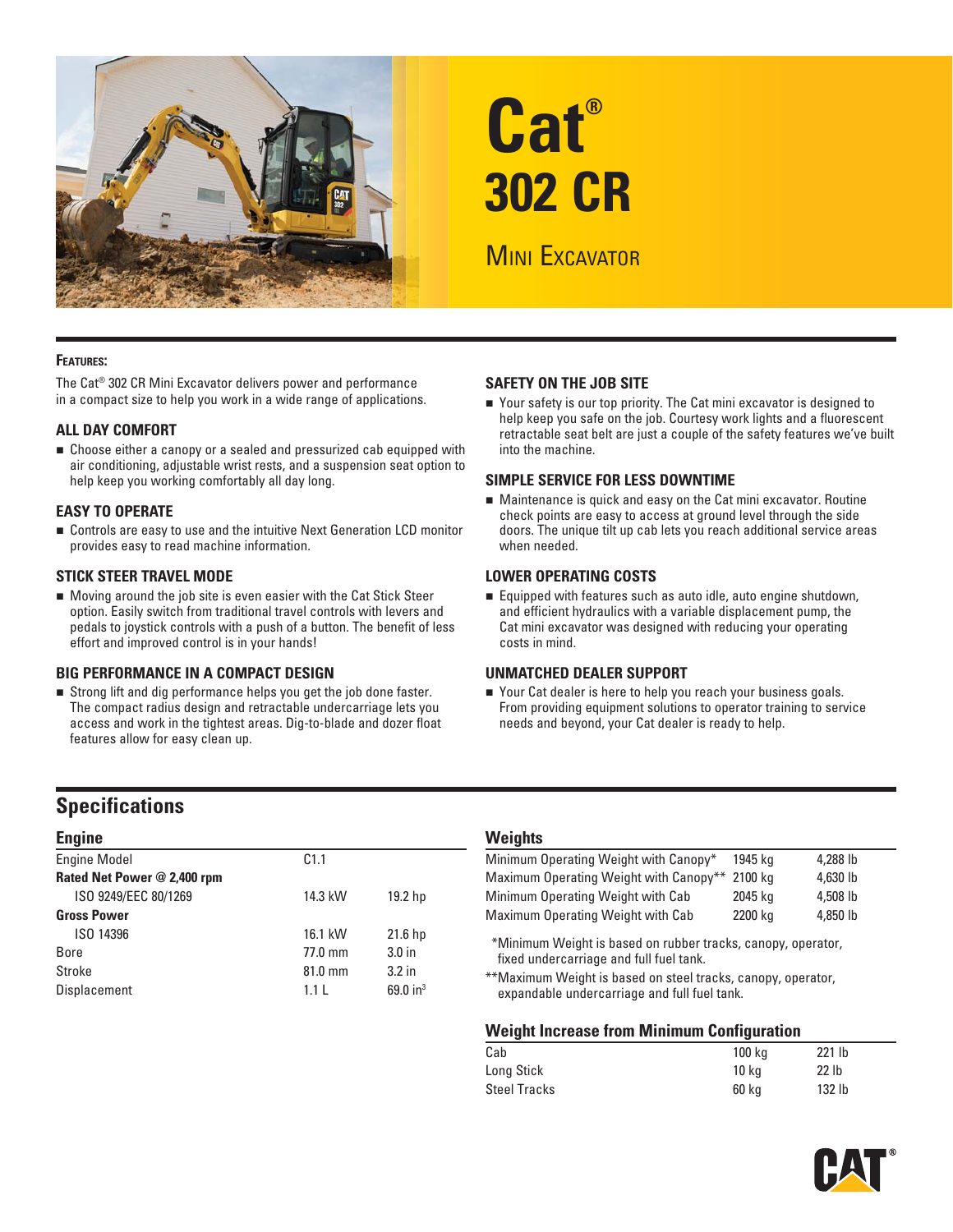# **302 CR Mini Excavator**

### **Travel System**

| Travel Speed - High<br>4.4 $km/h$<br>$2.7$ mph<br>Travel Speed - Low<br>$2.9$ km/h<br>$1.8$ mph<br>Maximum Traction Force - High Speed<br>2,967.5 lbf<br>13.2 kN<br><b>Maximum Traction Force - Low Speed</b><br>20.0 kN<br>4,496.2 lbf<br>Ground Pressure - Minimum Weight<br>23.7 kPa<br>3.4 psi<br>Ground Pressure - Maximum Weight<br>3.9 <sub>psi</sub><br>26.8 kPa<br>Gradeability (maximum)<br>30 degrees |  |  |  |  |       |
|------------------------------------------------------------------------------------------------------------------------------------------------------------------------------------------------------------------------------------------------------------------------------------------------------------------------------------------------------------------------------------------------------------------|--|--|--|--|-------|
|                                                                                                                                                                                                                                                                                                                                                                                                                  |  |  |  |  |       |
|                                                                                                                                                                                                                                                                                                                                                                                                                  |  |  |  |  | $-20$ |
|                                                                                                                                                                                                                                                                                                                                                                                                                  |  |  |  |  |       |
|                                                                                                                                                                                                                                                                                                                                                                                                                  |  |  |  |  |       |
|                                                                                                                                                                                                                                                                                                                                                                                                                  |  |  |  |  |       |
|                                                                                                                                                                                                                                                                                                                                                                                                                  |  |  |  |  |       |
|                                                                                                                                                                                                                                                                                                                                                                                                                  |  |  |  |  |       |

| <b>Cooling System</b>   | 3.9L   | 1.0 gal   |                   |
|-------------------------|--------|-----------|-------------------|
| Engine Oil              | 4.4 L  | 1.2 gal   |                   |
| <b>Fuel Tank</b>        | 26.0L  | $6.9$ gal |                   |
| <b>Hydraulic Tank</b>   | 18.0 L | $4.8$ gal |                   |
| <b>Hydraulic System</b> | 26.0L  | $6.9$ gal | <b>Dimensions</b> |

### **Hydraulic System**

| Load Sensing Hydraulics with Variable Displacement Piston Pump |                    |                | 2 Vertical Wall          |
|----------------------------------------------------------------|--------------------|----------------|--------------------------|
| Pump Flow @ 2,400 rpm                                          | 66 L/min           | $17.4$ gal/min | 3 Maximum Reach          |
| Operating Pressure - Equipment                                 | 245 bar            | 3,553.4 psi    | at Ground Level          |
| Operating Pressure - Travel                                    | 245 bar            | 3,553.4 psi    | 4 Maximum Reach          |
| Operating Pressure - Swing                                     | 147 <sub>bar</sub> | 2,132.1 psi    | 5 Maximum Dig Hei        |
| Auxiliary Circuit - Primary                                    |                    |                | 6 Maximum Dump C         |
| <b>Flow</b>                                                    | 33 L/min           | 8.7 gal/min    | 7 Boom in Reach          |
| Pressure                                                       | 245 bar            | 3,553.4 psi    |                          |
| Auxiliary Circuit - Secondary                                  |                    |                | 8 Tail Swing             |
| <b>Flow</b>                                                    | 14 $L/min$         | 3.7 gal/min    | 9 Maximum Blade H        |
| Pressure                                                       | 245 bar            | 3,553.4 psi    | 10 Maximum Blade D       |
| Digging Force – Stick (standard)                               | 11.3 kN            | 2.540.3 lbf    | 11 Boom Height in        |
| Digging Force - Stick (long)                                   | 9.8 kN             | $2.203.1$ lbf  | <b>Shipping Position</b> |
| Digging Force - Bucket                                         | 19.6 kN            | 4,406.3 lbf    | 12 Overall Shipping H    |
|                                                                |                    |                | 13 Swing Rearing He      |

# **Swing System 14** Overall Undercarriage Length 1850 mm (72.8 in) 1850 mm (72.8 in)

| ____   |         |         | BOOM SWING LETT       | pp dedrees      | <b>b</b> degrees |
|--------|---------|---------|-----------------------|-----------------|------------------|
|        |         |         |                       |                 |                  |
| Width* | 1090 mm | 42.9 in | Track Belt/Shoe Width | 250 mm (9.8 in) | 250 mm (9.8 in)  |
| Height | 225 mm  |         |                       |                 |                  |
|        |         | 8.9 in  | Track Width           |                 |                  |

### **Certification – Cab and Canopy**

| <b>Roll Over Protective Structure (ROPS)</b> | ISO 12117-2: 2008          | Below Undercarriage |                  |                   |
|----------------------------------------------|----------------------------|---------------------|------------------|-------------------|
| Tip Over Protective Structure (TOPS)         | ISO 12117: 1997            | 21 Stick Length     | 960 mm (37.8 in) | 1160 mm (45.7 in) |
| Top Guard                                    | ISO 10262: 1998 (Level II) |                     |                  |                   |

### **Sound**

| <b>Operator Sound Pressure</b><br>(ISO 6396:2008)  | 73 dB(A) |
|----------------------------------------------------|----------|
| Average Exterior Sound Pressure<br>(ISO 6395:2008) | 93 dB(A) |

• European Union Directive "2000/14/EC"



|                                                                |                       |                            |                  |                                | <b>Standard Stick</b> |                                       |
|----------------------------------------------------------------|-----------------------|----------------------------|------------------|--------------------------------|-----------------------|---------------------------------------|
|                                                                |                       |                            |                  |                                |                       | <b>Long Stick</b>                     |
| <b>Hydraulic System</b>                                        |                       |                            | $\mathbf{1}$     | Dig Depth                      | 2370 mm (93.3 in)     | 2570 mm (101.2 in)                    |
| Load Sensing Hydraulics with Variable Displacement Piston Pump |                       |                            |                  | 2 Vertical Wall                | 1850 mm (72.8 in)     | 1940 mm (76.4 in)                     |
| Pump Flow @ 2,400 rpm                                          | 66 L/min              | $17.4$ gal/min             |                  | 3 Maximum Reach                |                       | 4040 mm (159.1 in) 4210 mm (165.7 in) |
| <b>Operating Pressure - Equipment</b>                          | 245 bar               | 3,553.4 psi                |                  | at Ground Level                |                       |                                       |
| <b>Operating Pressure - Travel</b>                             | 245 bar               | 3,553.4 psi                |                  | 4 Maximum Reach                |                       | 4110 mm (161.8 in) 4270 mm (168.1 in) |
| Operating Pressure - Swing                                     | 147 bar               | 2,132.1 psi                |                  | 5 Maximum Dig Height           |                       | 3550 mm (139.8 in) 3620 mm (142.5 in) |
| <b>Auxiliary Circuit - Primary</b>                             |                       |                            |                  | 6 Maximum Dump Clearance       |                       | 2560 mm (100.8 in) 2640 mm (103.9 in) |
| Flow                                                           | 33 L/min              | 8.7 gal/min                |                  | 7 Boom in Reach                | 1660 mm (65.4 in)     | 1660 mm (65.4 in)                     |
| Pressure                                                       | 245 bar               | 3,553.4 psi                |                  | 8 Tail Swing                   | 750 mm (29.5 in)      | 750 mm (29.5 in)                      |
| Auxiliary Circuit - Secondary<br>Flow                          |                       |                            |                  | 9 Maximum Blade Height         | 285 mm (11.2 in)      | 285 mm (11.2 in)                      |
| Pressure                                                       | 14 $L/min$<br>245 bar | 3.7 gal/min<br>3,553.4 psi |                  | 10 Maximum Blade Depth         | 295 mm (11.6 in)      | 295 mm (11.6 in)                      |
| Digging Force - Stick (standard)                               | 11.3 kN               | 2,540.3 lbf                | 11               | Boom Height in                 | 1070 mm (42.1 in)     | 1020 mm (40.2 in)                     |
| Digging Force - Stick (long)                                   | 9.8 kN                | 2,203.1 lbf                |                  | <b>Shipping Position</b>       |                       |                                       |
| Digging Force - Bucket                                         | 19.6 kN               | 4,406.3 lbf                | 12 <sup>12</sup> | <b>Overall Shipping Height</b> | 2300 mm (90.6 in)     | 2300 mm (90.6 in)                     |
|                                                                |                       |                            |                  | <b>13</b> Swing Bearing Height | 442 mm (17.4 in)      | 442 mm (17.4 in)                      |
| <b>Swing System</b>                                            |                       |                            | 14               | Overall Undercarriage Length   | 1850 mm (72.8 in)     | 1850 mm (72.8 in)                     |
| <b>Machine Swing Speed</b>                                     | $9.8$ rpm             |                            |                  | 15 Overall Shipping Length†    |                       | 3900 mm (153.5 in) 3880 mm (152.8 in) |
|                                                                |                       |                            | 16               | <b>Boom Swing Right</b>        | 50 degrees            | 50 degrees                            |
| <b>Blade</b>                                                   |                       |                            | 17               | <b>Boom Swing Left</b>         | 65 degrees            | 65 degrees                            |
| Width*                                                         | 1090 mm               | 42.9 in                    |                  | 18 Track Belt/Shoe Width       | 250 mm (9.8 in)       | 250 mm (9.8 in)                       |
| Height                                                         | 225 mm                | 8.9 in                     |                  | 19 Track Width                 |                       |                                       |
| *Expanded - 1300 mm (51 in)                                    |                       |                            |                  | Retracted                      | 1090 mm (42.9 in)     | 1090 mm (42.9 in)                     |
|                                                                |                       |                            |                  | Expanded                       |                       | 1400 mm (55.12 in) 1400 mm (55.12 in) |
| <b>Certification – Cab and Canopy</b>                          |                       |                            | 20               | Minimum Ground Clearance       | 150 mm (5.9 in)       | $150 \text{ mm}$ (5.9 in)             |
| Roll Over Protective Structure (ROPS)                          | ISO 12117-2: 2008     |                            |                  | <b>Below Undercarriage</b>     |                       |                                       |
| Tip Over Protective Structure (TOPS)                           | ISO 12117: 1997       |                            | 21               | <b>Stick Lenath</b>            | 960 mm (37.8 in)      | 1160 mm (45.7 in)                     |

† Overall Shipping Length depends on blade position during shipment.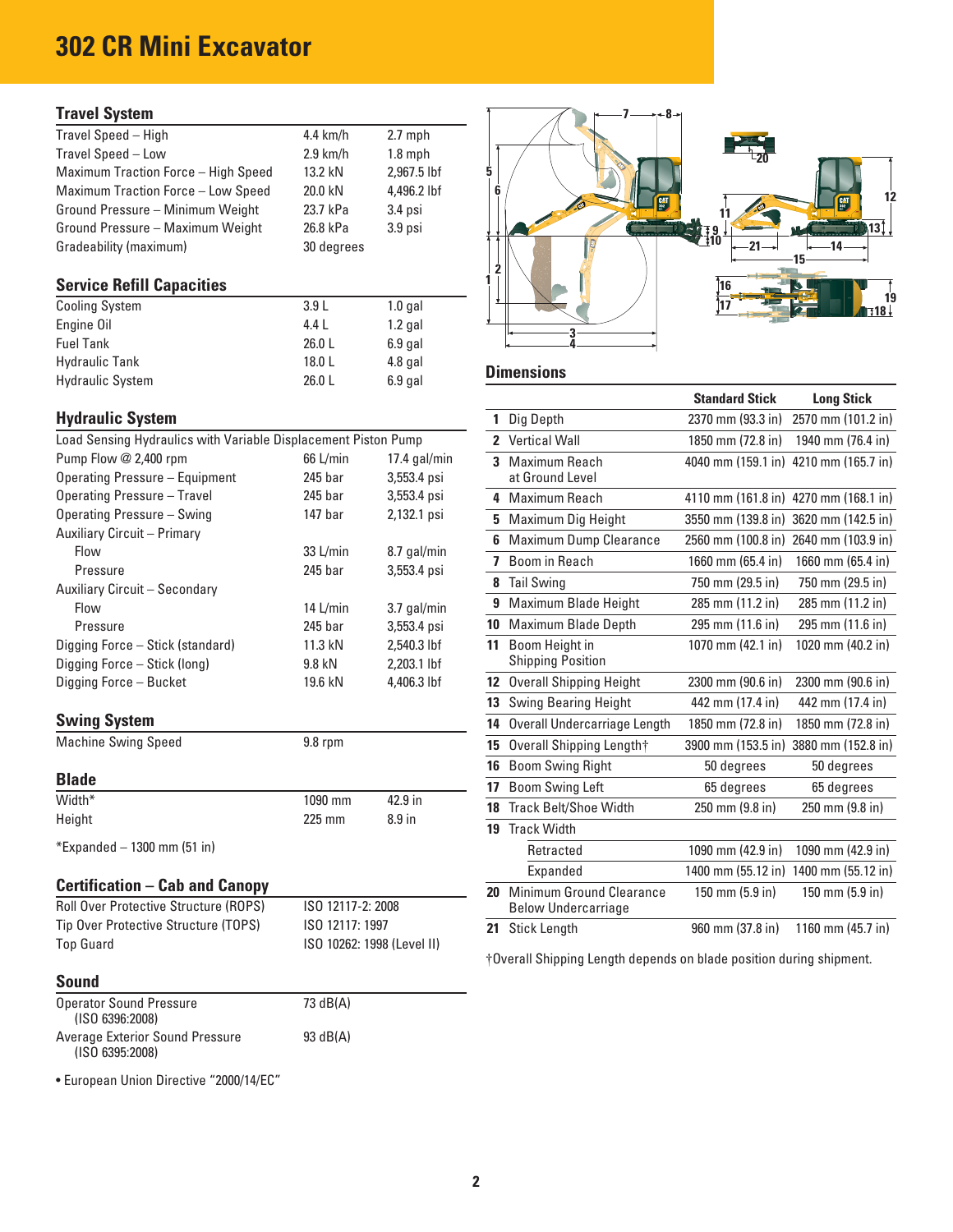|                  |                          | 2 m (6.6 ft) |                 |                   | <b>Lift Point Radius (Maximum)</b> |                 |                   |              |                   |
|------------------|--------------------------|--------------|-----------------|-------------------|------------------------------------|-----------------|-------------------|--------------|-------------------|
|                  |                          |              |                 | <b>Over Front</b> |                                    |                 | <b>Over Front</b> |              | m                 |
|                  | <b>Lift Point Height</b> |              | <b>Blade Up</b> | <b>Blade Down</b> | Over Side                          | <b>Blade Up</b> | <b>Blade Down</b> | Over Side    | (f <sub>t</sub> ) |
| 2 <sub>m</sub>   | <b>Standard Stick</b>    | kg<br>(lb)   |                 |                   |                                    | 346<br>(769)    | 376<br>(831)      | 294<br>(654) | 3.3<br>(10.8)     |
| (6.6 ft)         | Long Stick               | kg<br>(lb)   |                 |                   |                                    | 301<br>(665)    | 301<br>(665)      | 269<br>(598) | 3.5<br>(11.7)     |
| 1.5 <sub>m</sub> | <b>Standard Stick</b>    | kg<br>(lb)   | 549<br>(1, 161) | 549<br>(1, 161)   | 549<br>(1, 161)                    | 311<br>(687)    | 370<br>(817)      | 264<br>(584) | 3.5<br>(11.7)     |
| (4.9 ft)         | Long Stick               | kg<br>(1b)   |                 |                   |                                    | 287<br>(635)    | 300<br>(661)      | 243<br>(539) | 3.7<br>(12.5)     |
| 1 m              | <b>Standard Stick</b>    | kg<br>(lb)   | 711<br>(1,532)  | 906<br>(1, 915)   | 586<br>(1,265)                     | 293<br>(648)    | 380<br>(836)      | 249<br>(550) | 3.6<br>(12.5)     |
| (3.3 ft)         | Long Stick               | kg<br>(lb)   | 720<br>(1,549)  | 771<br>(1,628)    | 594<br>(1,280)                     | 272<br>(600)    | 309<br>(680)      | 230<br>(508) | 3.8<br>(12.5)     |
| 0 <sub>m</sub>   | <b>Standard Stick</b>    | kg<br>(lb)   | 675<br>(1,450)  | 959<br>(2,067)    | 552<br>(1, 189)                    | 296<br>(653)    | 388<br>(856)      | 251<br>(553) | 3.5<br>(11.7)     |
| (0 ft)           | Long Stick               | kg<br>(lb)   | 668<br>(1,437)  | 988<br>(2, 123)   | 546<br>(1, 176)                    | 273<br>(602)    | 366<br>(806)      | 230<br>(508) | 3.7<br>(12.5)     |

## **Lift Capacities – Minimum Configuration\***

\*Minimum Weight includes rubber tracks, canopy, operator, full fuel tank, expanded undercarriage, and no bucket.

### **Lift Capacities – Maximum Configuration\*\***

|                  |                          |                       | 2 m (6.6 ft)    |                   |                |                 | <b>Lift Point Radius (Maximum)</b> |                  |                   |
|------------------|--------------------------|-----------------------|-----------------|-------------------|----------------|-----------------|------------------------------------|------------------|-------------------|
|                  |                          |                       |                 | <b>Over Front</b> |                |                 | <b>Over Front</b>                  |                  | m                 |
|                  | <b>Lift Point Height</b> |                       | <b>Blade Up</b> | <b>Blade Down</b> | Over Side      | <b>Blade Up</b> | <b>Blade Down</b>                  | <b>Over Side</b> | (f <sup>t</sup> ) |
| 2 <sub>m</sub>   | <b>Standard Stick</b>    | kg<br>$(\mathsf{lb})$ |                 |                   |                | 377<br>(833)    | 377<br>(833)                       | 344<br>(766)     | 3.3<br>(10.8)     |
| (6.6 ft)         | Long Stick               | kg<br>(1b)            |                 |                   |                | 302<br>(667)    | 302<br>(667)                       | 302<br>(667)     | 3.5<br>(11.7)     |
| 1.5 <sub>m</sub> | <b>Standard Stick</b>    | kg<br>(lb)            | 526<br>(1,444)  | 526<br>(1, 114)   | 526<br>(1,444) | 361<br>(799)    | 370<br>(816)                       | 309<br>(684)     | 3.5<br>(11.7)     |
| $(4.9$ ft)       | Long Stick               | kg<br>(lb)            |                 |                   |                | 300<br>(660)    | 300<br>(660)                       | 286<br>(633)     | 3.7<br>(12.5)     |
| 1 m              | <b>Standard Stick</b>    | kg<br>(lb)            | 820<br>(1,765)  | 890<br>(1,880)    | 680<br>(1,466) | 341<br>(753)    | 379<br>(834)                       | 292<br>(644)     | 3.6<br>(12.5)     |
| (3.3 ft)         | Long Stick               | kg<br>$(\mathsf{lb})$ | 749<br>(1,582)  | 749<br>(1,582)    | 687<br>(1,482) | 308<br>(678)    | 308<br>(678)                       | 271<br>(598)     | 3.8<br>(12.5)     |
| 0 <sub>m</sub>   | <b>Standard Stick</b>    | kg<br>$(\mathsf{lb})$ | 781<br>(1,678)  | 964<br>(2,078)    | 644<br>(1,386) | 343<br>(757)    | 389<br>(857)                       | 293<br>(646)     | 3.5<br>(11.7)     |
| (0 ft)           | Long Stick               | kg<br>(lb)            | 775<br>(1,666)  | 992<br>(2, 129)   | 638<br>(1,373) | 318<br>(700)    | 364<br>(802)                       | 271<br>(596)     | 3.7<br>(12.5)     |

\*\* Maximum Weight includes steel tracks, canopy, operator, full fuel tank, expanded undercarriage, and no bucket.